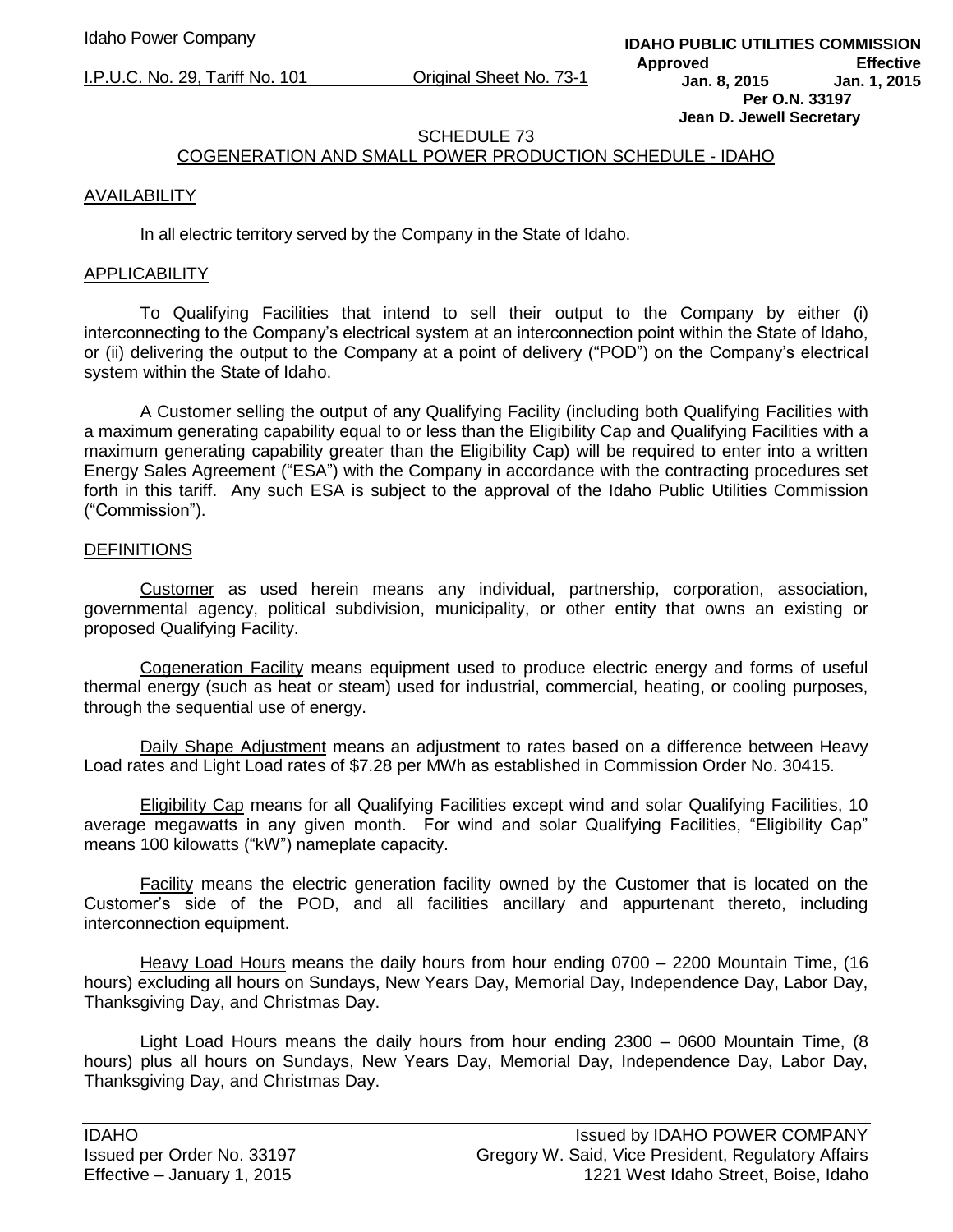#### SCHEDULE 73

# COGENERATION AND SMALL POWER PRODUCTION SCHEDULE - IDAHO

#### (Continued)

#### DEFINITIONS (continued)

Integration Charges means the Commission-approved integration charge applicable to any intermittent generation resource, including but not limited to, wind and solar generation.

Generator Interconnection Agreement ("GIA"). The interconnection agreement that specifies terms, conditions, and requirements of interconnecting to the Company electrical system, which will include, but not be limited to, all requirements as specified by Schedule 72. If the Facility is not interconnecting directly to the Company electrical system, the Facility will not have a GIA with the Company but instead will have a similar agreement with the utility the Facility is directly interconnecting to.

Point of Delivery (POD) is the location specified in the GIA (or Transmission Agreement) where the Company's and the Seller's (or third-party transmission provider's) electrical facilities are interconnected and the energy from the Qualifying Facility is delivered to the Company electrical system.

Qualifying Facility shall mean a Cogeneration Facility or a Small Power Production Facility that is a "Qualifying Facility" as that term is defined in the Federal Energy Regulatory Commission's regulations, 18 C.F.R. § 292.101(b)(1) (2010), as may be amended or superseded.

Seasonal Factors means a seasonal weighting of 0.735 for the months of March, April, and May, 1.20 for the months of July, August, November, and December and 1.00 for the months of January, February, June, September, and October.

Small Power Production Facility means the equipment used to produce output including electric energy solely by the use of biomass, waste, solar power, wind, water, or any other renewable resource.

Transmission Agreement. If the Facility is not directly interconnected to the Company electrical system, the Facility must obtain firm transmission rights from the appropriate utility(s) to deliver the Facility's maximum capacity to an agreed to POD on the Company electrical system for the full term of the ESA. This agreement(s) shall have minimum terms equal to the lesser of (a) the term of the ESA being requested by the Qualifying Facility in Section 1.a.xiv., or (b) the minimum term required by the third-party transmission entity to ensure firm roll over transmission rights, and (c) any other applicable terms and conditions to ensure the Facility shall have firm transmission rights for the full term of the ESA.

#### RATE OPTIONS

The Company is required to pay the following rates, at the election of the Qualifying Facility, for the purchase of output from Facilities for which this tariff applies and that is delivered and accepted by the Company in accordance with the ESA. These rates are adjusted periodically and are on file with the Commission.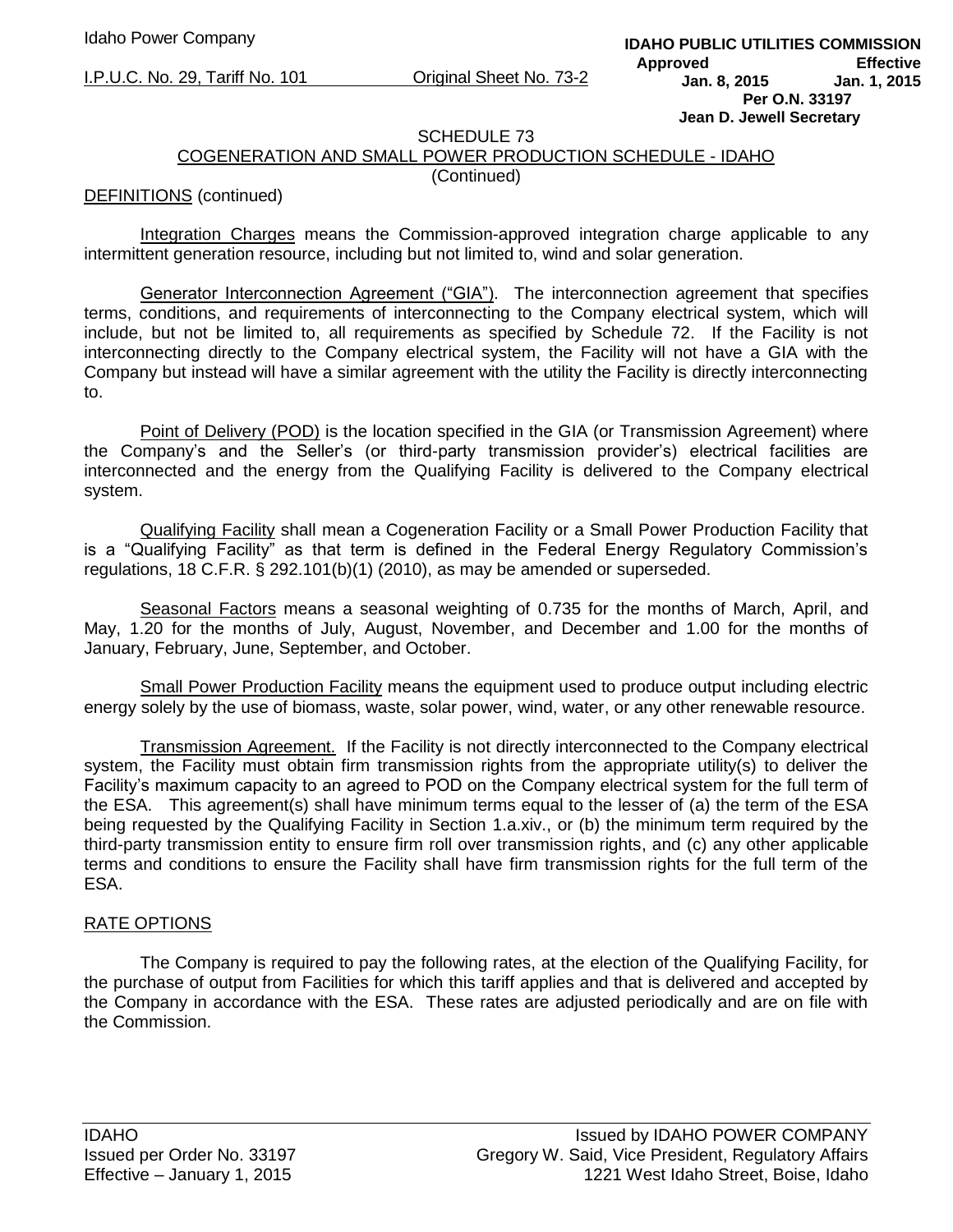#### SCHEDULE 73

# COGENERATION AND SMALL POWER PRODUCTION SCHEDULE - IDAHO (Continued)

# RATES OPTIONS (Continued)

1. Levelized Fueled Rates. These rates shall apply to Qualifying Facility projects at or below the Eligibility Cap when the Customer chooses to supply output including energy and capacity under Levelized Avoided Cost Rates for Fueled Facilities. The rates shall apply to Facilities fueled with fossil fuels and shall depend upon the on-line operation date and term of the agreement and shall be fixed for the term. The adjustable component rate shall be changed periodically subject to Commission orders. Both the fixed and adjustable rate components are subject to Seasonal Factors, a Daily Shape Adjustment, and Integration Charges.

2. Non-Levelized Fueled Rates. These rates shall apply to Qualifying Facility projects at or below the Eligibility Cap when the Customer chooses to supply output including energy and capacity under Non-Levelized Avoided Cost Rates for Fueled Facilities. The rates shall apply to Facilities fueled with fossil fuels and shall depend upon the on-line operation date and term of the agreement. The fixed component rate shall be fixed for the term of the agreement. The adjustable component rate shall be changed periodically subject to Commission orders. Both the fixed and adjustable rate components are subject to Seasonal Factors, a Daily Shape Adjustment, and Integration Charges.

3. Levelized Non-Fueled Rates. These rates shall apply to Qualifying Facility projects at or below the Eligibility Cap when the Customer chooses to supply output including energy and capacity under Levelized Avoided Cost Rates for Non-Fueled Facilities. These rates shall apply to Facilities that do not use fossil fuels as their primary fuel. The rates shall depend upon the on-line operation date and term of the agreement and shall be fixed for the term. The rate components are subject to Seasonal Factors, a Daily Shape Adjustment, and Integration Charges.

4. Non-Levelized Non-Fueled Rates. These rates shall apply to Qualifying Facility projects at or below the Eligibility Cap when the Customer chooses to supply output including energy and capacity under a contract based on Non-Levelized Avoided Cost Rates for Non-Fueled Facilities. These rates shall apply to Facilities that do not use fossil fuels as their primary fuel, and shall be fixed for the term. The rates are subject to a Seasonal Factor, a Daily Shape Adjustment, and Integration Charges.

5. Rates Determined at the Time of Delivery. Please see the Company's tariff Schedule 86.

6. Integrated Resource Plan ("IRP") Based Rate. The IRP Based Rate is required for all Qualifying Facilities that do not meet the Eligibility Cap and shall be calculated based on the Incremental Cost IRP Methodology tailored to the individual characteristics of the proposed Qualifying Facility.

# CONTRACTING PROCEDURES

The Company agrees to adhere to the following contract procedures for the purchase of output from Customers who own Qualifying Facilities for which this tariff applies and that is delivered to the Company's system. These contracting procedures are adjusted periodically and are on file with the Commission.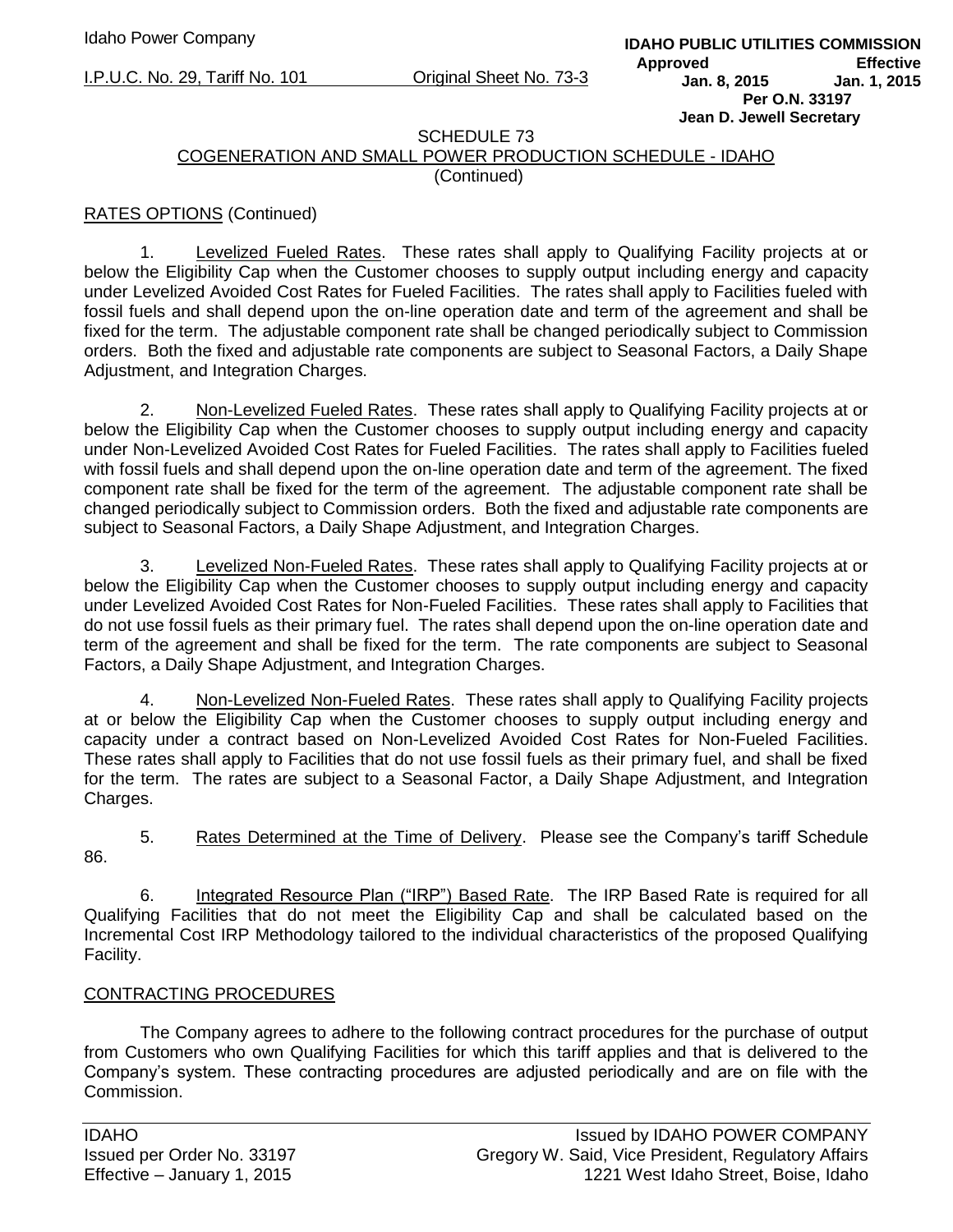# SCHEDULE 73

# COGENERATION AND SMALL POWER PRODUCTION SCHEDULE - IDAHO (Continued)

# CONTRACTING PROCEDURES (Continued)

1. Procedures

a. To obtain an indicative pricing proposal for a proposed Qualifying Facility, the Customer shall provide the Company a completed Qualifying Facility Energy Sales Agreement Application utilizing the Application template included in this Schedule. The information required within the application is general information as listed below.

i. Qualifying Facility owner name, organizational structure and chart, contact information, and project name;

ii. Generation and other related technology applicable to the Qualifying Facility;

iii. Maximum design capacity, station service requirements, and the net amount of power, all in kW, to be delivered to the Company's electric system by the Qualifying Facility;

iv. Schedule of estimated Qualifying Facility electric output, in an 8,760-hour electronic spreadsheet format;

v. Ability, if any, of Qualifying Facility to respond to dispatch orders from the Company;

vi. Map of Qualifying Facility location, electrical interconnection point, and POD (identified by nearest landmark and GPS coordinates);

vii. Anticipated commencement date for delivery of electric output;

viii. List of acquired and outstanding Qualifying Facility permits, including a description of the status and timeline for acquisition of any outstanding permits;

ix. Demonstration of ability to obtain Qualifying Facility status;

x. Fuel type(s) and source(s);

xi. Plans to obtain, or actual fuel and transportation agreements, if applicable;

xii. Where Qualifying Facility is or will be interconnected to an electrical system besides the Company's, plans to obtain, or actual electricity transmission agreements with the interconnected system;

xiii. Interconnection agreement status; and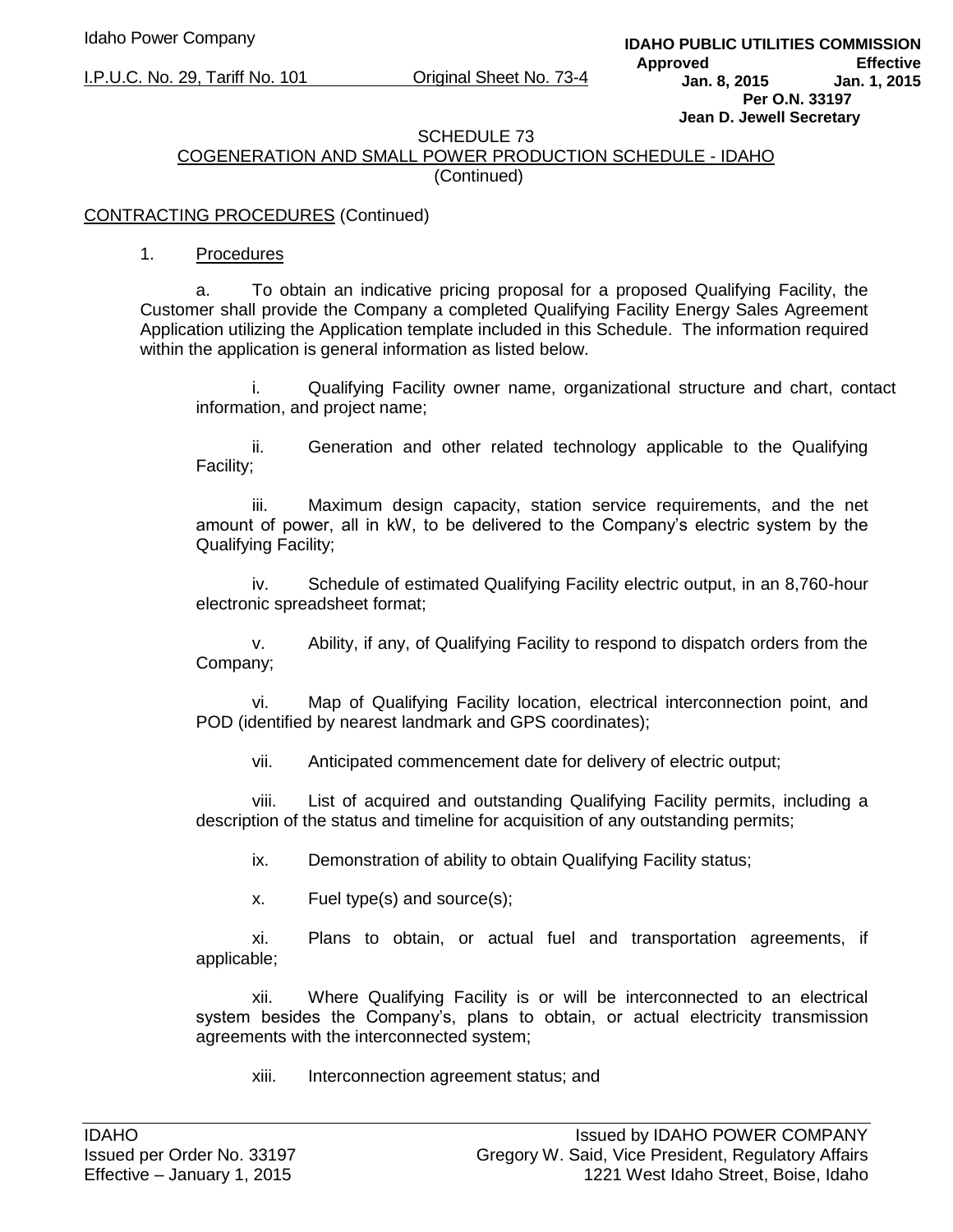#### SCHEDULE 73

# COGENERATION AND SMALL POWER PRODUCTION SCHEDULE - IDAHO (Continued)

### CONTRACTING PROCEDURES (Continued)

### 1. Procedures (Continued)

xiv. Proposed contracting term and requested Rate Option for the sale of electric output to the Company.

b. Where the Company determines that the Customer has not provided sufficient information as required by Section 1.a., the Company shall, within 10 business days, notify the Customer in writing of any deficiencies.

c. Following satisfactory receipt of all information required in Section 1.a., the Company shall, within 20 business days, provide the Customer with an indicative pricing proposal containing terms and conditions tailored to the individual characteristics of the proposed Qualifying Facility; provided, however, that for Qualifying Facilities eligible for Published Rates pursuant to the Commission's eligibility requirements, the Company will provide such indicative pricing proposal within 10 business days.

d. The indicative pricing proposal provided to the Customer pursuant to Section 1.c. will not be final or binding on either party. Prices and other terms and conditions will become final and binding on the parties under only two conditions:

The prices and other terms contained in an ESA shall become final and binding upon full execution of such ESA by both parties and approval by the Commission, or

ii. The applicable prices that would apply at the time a complaint is filed by a Qualifying Facility with the Commission shall be final and binding upon approval of such prices by the Commission and a final non-appealable determination by the Commission that:

(a) a "legally enforceable obligation" has arisen and, but for the conduct of the Company, there would be a contract, and

(b) the Qualifying Facility can deliver its electrical output within 365 days of such determination.

e. If the Customer desires to proceed with contracting its Qualifying Facility with the Company after reviewing the indicative pricing proposal, it shall request in writing that the Company prepare a draft ESA to serve as the basis for negotiations between the parties. In connection with such request, the Customer shall provide the Company with any additional Qualifying Facility information that the Company reasonably determines necessary for the preparation of a draft ESA, which shall include:

- i. Updated information of the categories described in Section 1.a.
- ii. Evidence of site control for the entire contracting term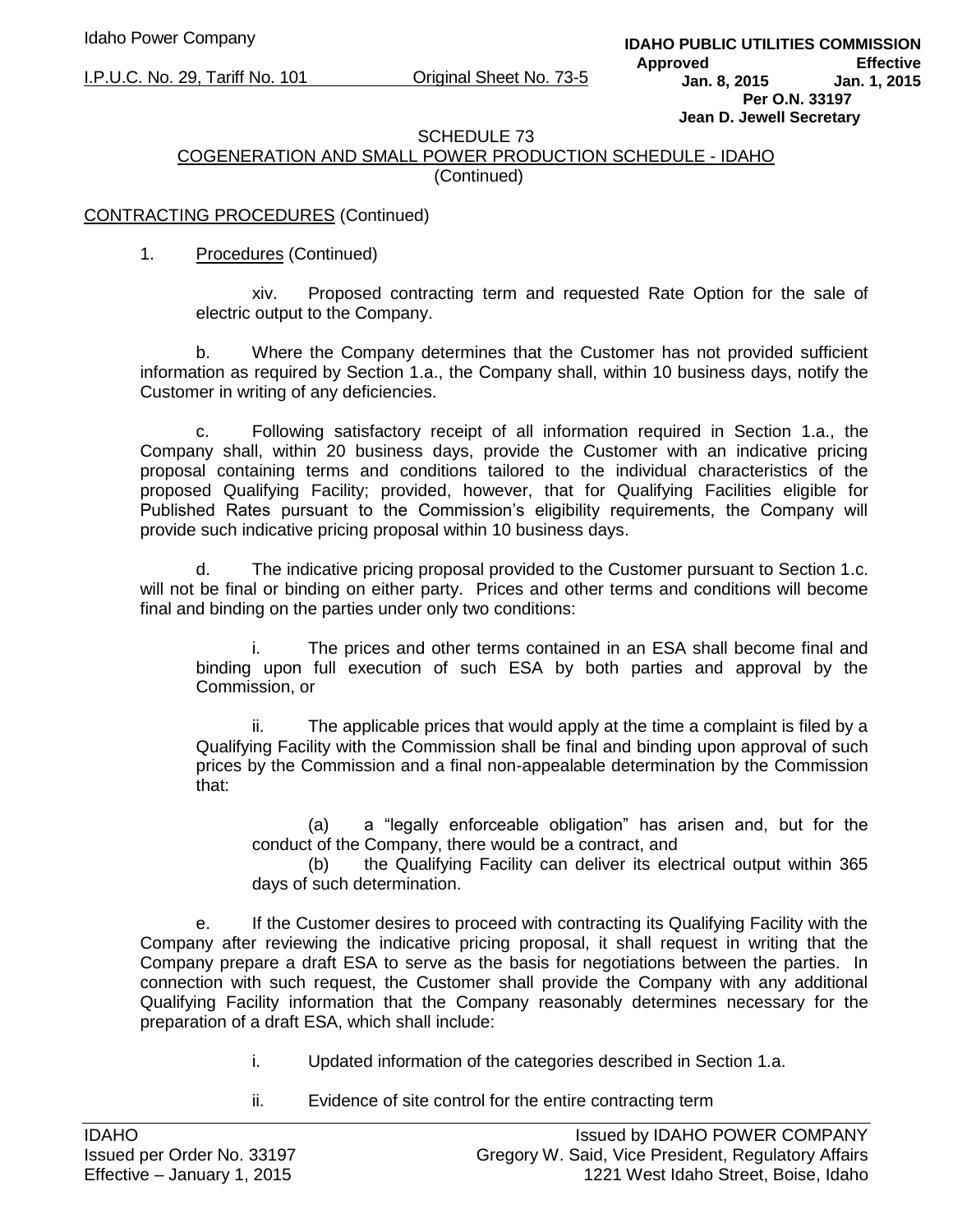#### SCHEDULE 73

# COGENERATION AND SMALL POWER PRODUCTION SCHEDULE - IDAHO (Continued)

# CONTRACTING PROCEDURES (Continued)

# 1. Procedures (Continued)

iii. Anticipated timelines for completion of key Qualifying Facility milestones, to include:

- (a) Licenses, permits, and other necessary approvals;
- (b) Funding;
- (c) Qualifying Facility engineering and drawings;
- (d) Significant equipment purchases;
- (e) Construction agreement(s);
- (f) Interconnection agreement(s); and

(g) Signing of third-party Transmission Agreements, where applicable.

iv. Additional information as explained in the Company's indicative pricing proposal.

f. If the Company determines that the Customer has not provided sufficient information as required by Section 1.e., the Company shall, within 10 business days, notify the Customer in writing of any deficiency.

g. Following satisfactory receipt of all information required in Section 1.e., the Company shall, within 15 business days, provide the Customer with a draft ESA containing a comprehensive set of proposed terms and conditions. The draft shall serve as the basis for subsequent negotiations between the parties and, unless clearly indicated, shall not be construed as a binding proposal by the Company.

h. Within 90 calendar days after its receipt of the draft ESA from the Company pursuant to Section 1.g., the Customer shall review the draft ESA and shall (a) notify the Company in writing that it accepts the terms and conditions of the draft ESA and is ready to execute an ESA with same or similar terms and conditions as the draft ESA or (b) prepare an initial set of written comments and proposals based on the draft and provide them to the Company. The Company shall not be obligated to commence negotiations with a Customer or draft a final ESA unless or until the Company has timely received an initial set of written comments and proposals from the Customer, or notice from the Customer that it has no such comments or proposals, in accordance with this Section 1.h.

i. After Customer has met the provisions of Section 1.h. above, Customer shall contact the Company to schedule ESA negotiations at such times and places as are mutually agreeable to the parties.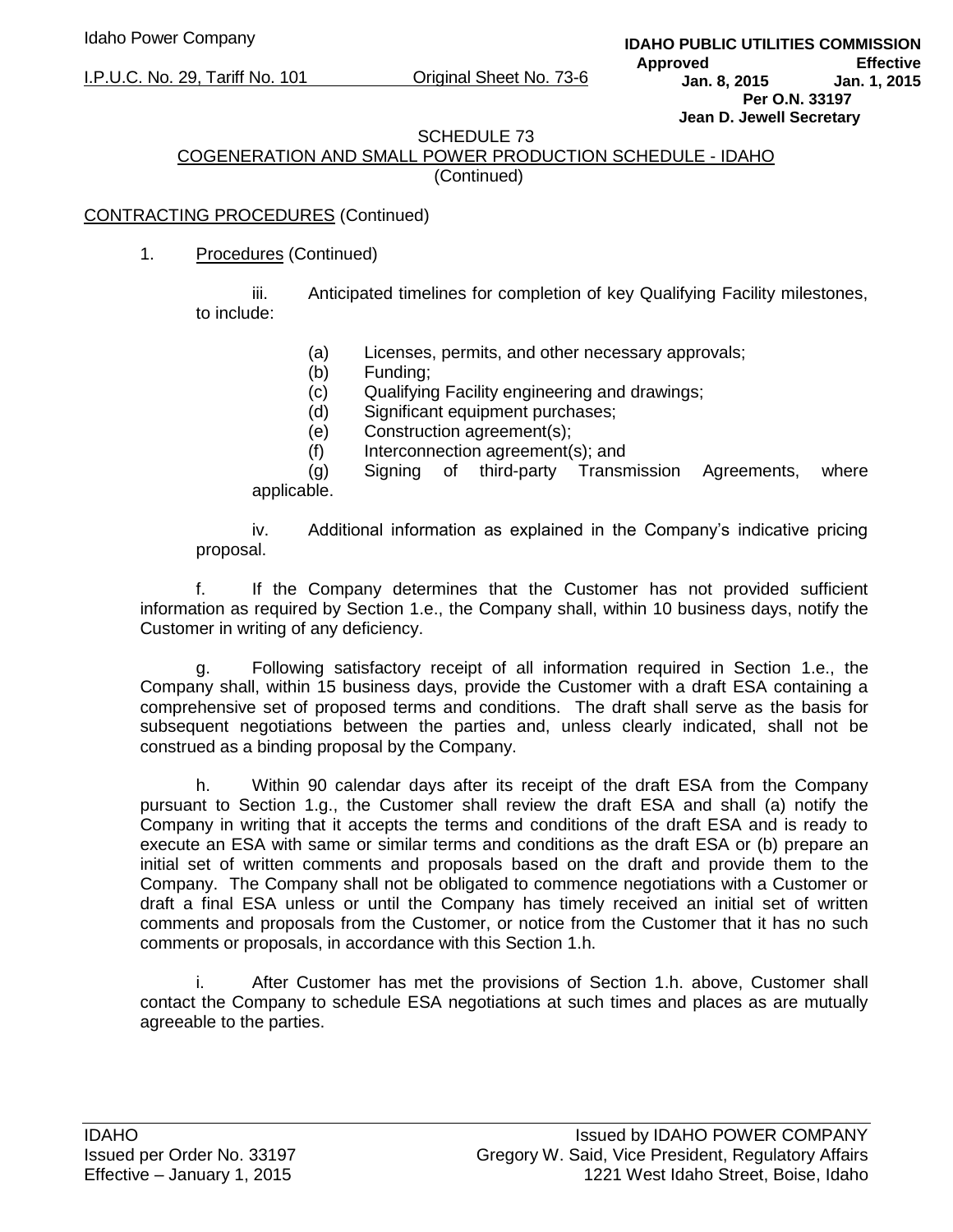# SCHEDULE 73

# COGENERATION AND SMALL POWER PRODUCTION SCHEDULE – IDAHO (Continued)

# CONTRACTING PROCEDURES (Continued)

# 1. Procedures (Continued)

j. In connection with any ESA negotiations between the Company and the Customer, the Company:

i. Shall not unreasonably delay negotiations and shall respond in good faith to any additions, deletions, or modifications to the draft ESA that are proposed by the Customer;

ii. May request to visit the site of the proposed Qualifying Facility;

iii. Shall update its pricing proposals at appropriate intervals to accommodate any changes to the Company's avoided cost calculations, the proposed Qualifying Facility or proposed terms of the draft ESA;

iv. Shall include any revised contracting terms, standards, or requirements that have occurred since the initial draft ESA was provided;

v. May request any additional information from the Customer necessary to finalize the terms of the ESA and to satisfy the Company's due diligence with respect to the Qualifying Facility.

k. When both parties are in full agreement as to all terms and conditions of the draft ESA, including the price paid for delivered energy, and the Customer provides evidence that any applicable Transmission Agreements have been executed and/or execution is imminent, the Company shall prepare and forward to the Customer, within 10 business days, a final, executable version of the ESA.

l. The Customer shall, within 10 business days, execute and return the final ESA to the Company.

m. Where the Customer timely executes and returns the final ESA to the Company in accordance with Section 1.l. above, the Company will, within 10 business days of its receipt of the ESA executed by the Customer, execute such ESA. The Company will then submit the executed ESA to the Commission for its review.

n. Failure of the Customer to meet any timelines set forth in this section relieves the Company of any obligation under this tariff until such time as the Customer resubmits its Qualifying Facility and the procedures begin anew. If the Customer does not execute the final ESA per Section 1.l, such final ESA shall be deemed withdrawn and the Company shall have no further obligation to the Customer under this tariff unless or until such time the Customer resubmits the Qualifying Facility to the Company in accordance with this Schedule.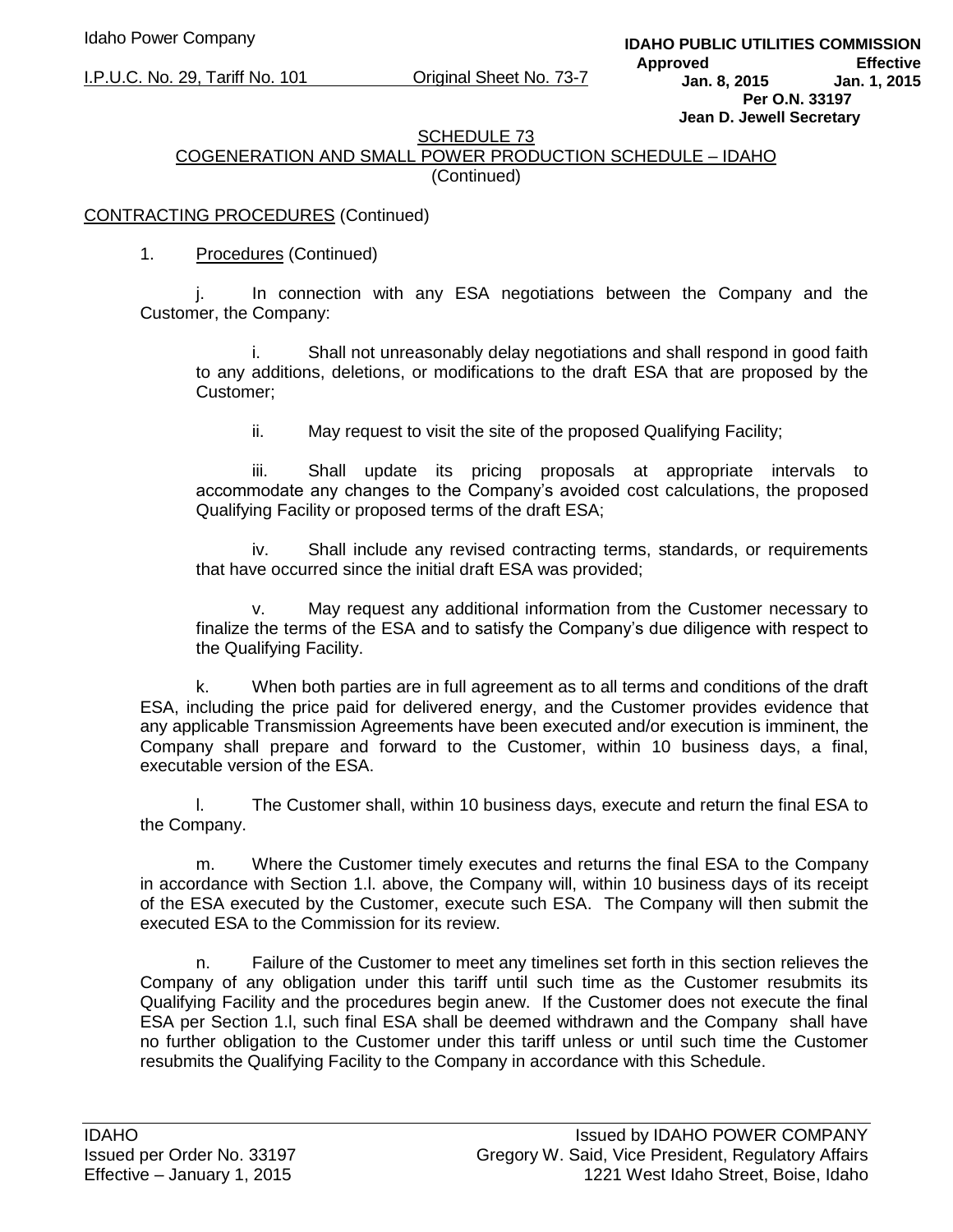### SCHEDULE 73 COGENERATION AND SMALL POWER PRODUCTION SCHEDULE – IDAHO (Continued)

# CONTRACTING PROCEDURES (Continued)

### 2. Interconnection, Transmission Agreements, and Designated Network Resource

a. The Company's obligation to purchase Qualifying Facility electrical output from the Customer will be conditioned on the consummation of a GIA in accordance with the Company's Schedule 72. Where the Qualifying Facility will not be physically located within the Company's electrical system, the Customer will need to consummate a similar GIA with the third-party electrical system.

b. Where the Qualifying Facility will be interconnected to a third-party electrical system and is requesting either Published Rates, or rates based on firm delivery of its electrical output, the Company's obligation to purchase such electrical output will be conditioned on the Customer obtaining a firm Transmission Agreement or agreements to deliver all electrical output to the agreed upon POD.

c. The Company's obligation to purchase Qualifying Facility electrical output from the Customer will be conditioned on the Facility being classified as a Company Designated Network Resource.

# 3. Qualifying Facility Energy Sales Agreement Application

(FORM STARTS ON NEXT PAGE)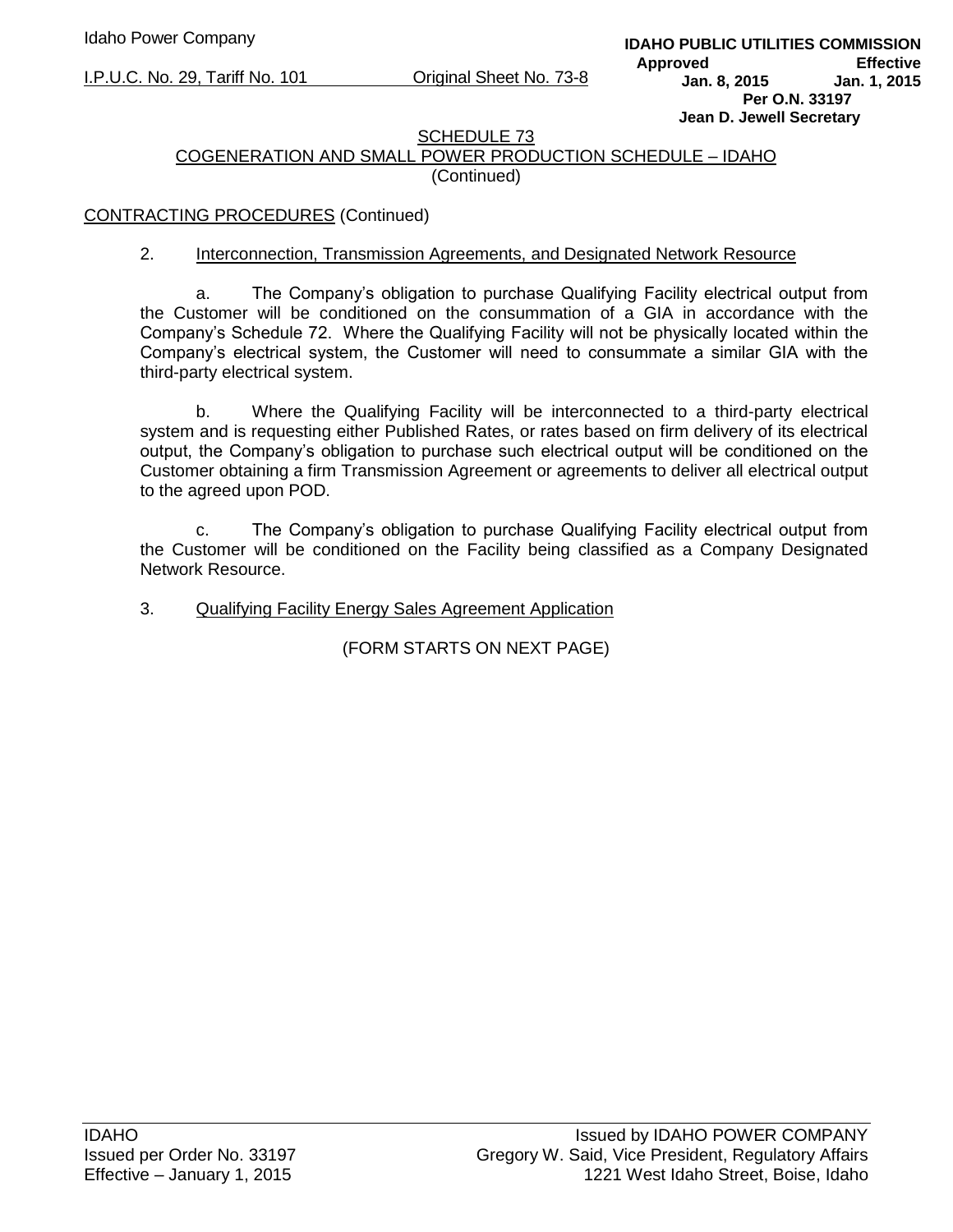Idaho Power Company First Revised Sheet No. 73-9 Cancels I.P.U.C. No. 29, Tariff No. 101 Original Sheet No. 73-9

# SCHEDULE 73 COGENERATION AND SMALL POWER PRODUCTION SCHEDULE – IDAHO

(Continued)

# QUALIFYING FACILITY ENERGY SALES AGREEMENT APPLICATION

Idaho Power Qualifying Facility (QF) contact information:

| Mailing Address:  | Attn: Energy Contracts, P O Box 70 Boise, ID 83702 |
|-------------------|----------------------------------------------------|
| Physical Address: | 1221 W. Idaho Street, Boise, ID 83703              |
| Telephone number: | 208-388-6070                                       |
| E-Mail Address:   | energycontracts@idahopower.com                     |

### **Preamble and Instructions**

All generation facilities that qualify pursuant to Idaho Power Company Schedule 73 for a QF Energy Sales Agreement and wish to sell energy from their facility to Idaho Power must complete the following information and submit this Application by hand delivery, mail or E-mail to Idaho Power.

Upon receipt of a complete Application, Idaho Power shall process this request for a QF Energy Sales Agreement pursuant to Idaho Power Company Schedule 73.

# **Qualifying Facility Information**

| <b>Proposed Project</b>          |                                                                                                           |  |
|----------------------------------|-----------------------------------------------------------------------------------------------------------|--|
|                                  |                                                                                                           |  |
|                                  | Resource Type: (i.e. wind, solar, hydro, etc): _________________________________                          |  |
|                                  | Facility Location: GPS Coordinates: Management Control of Tacility Location: CPS Coordinates:             |  |
|                                  | Nearest City or landmark:<br>Nearest City or landmark:                                                    |  |
|                                  | County and State: County and State:                                                                       |  |
|                                  | Map of Facility, including proposed interconnection point.                                                |  |
|                                  | Anticipated commencement date of energy deliveries to Idaho Power:                                        |  |
|                                  | Facility Nameplate Capacity Rating (kW):                                                                  |  |
|                                  | Facility Maximum Output Capacity (kW):                                                                    |  |
|                                  | <b>Station Service Requirements (kW):</b>                                                                 |  |
|                                  | Facility Net Delivery to Idaho Power (kW):                                                                |  |
| Facility interconnection status: |                                                                                                           |  |
|                                  | Proposed Contracting Term (cannot exceed 20 years):                                                       |  |
|                                  | Requested Rate Option (details provided in Schedule 73):                                                  |  |
|                                  | Does the Facility have the ability to respond to dispatch<br>orders from Idaho Power Company (Yes or No): |  |
|                                  |                                                                                                           |  |